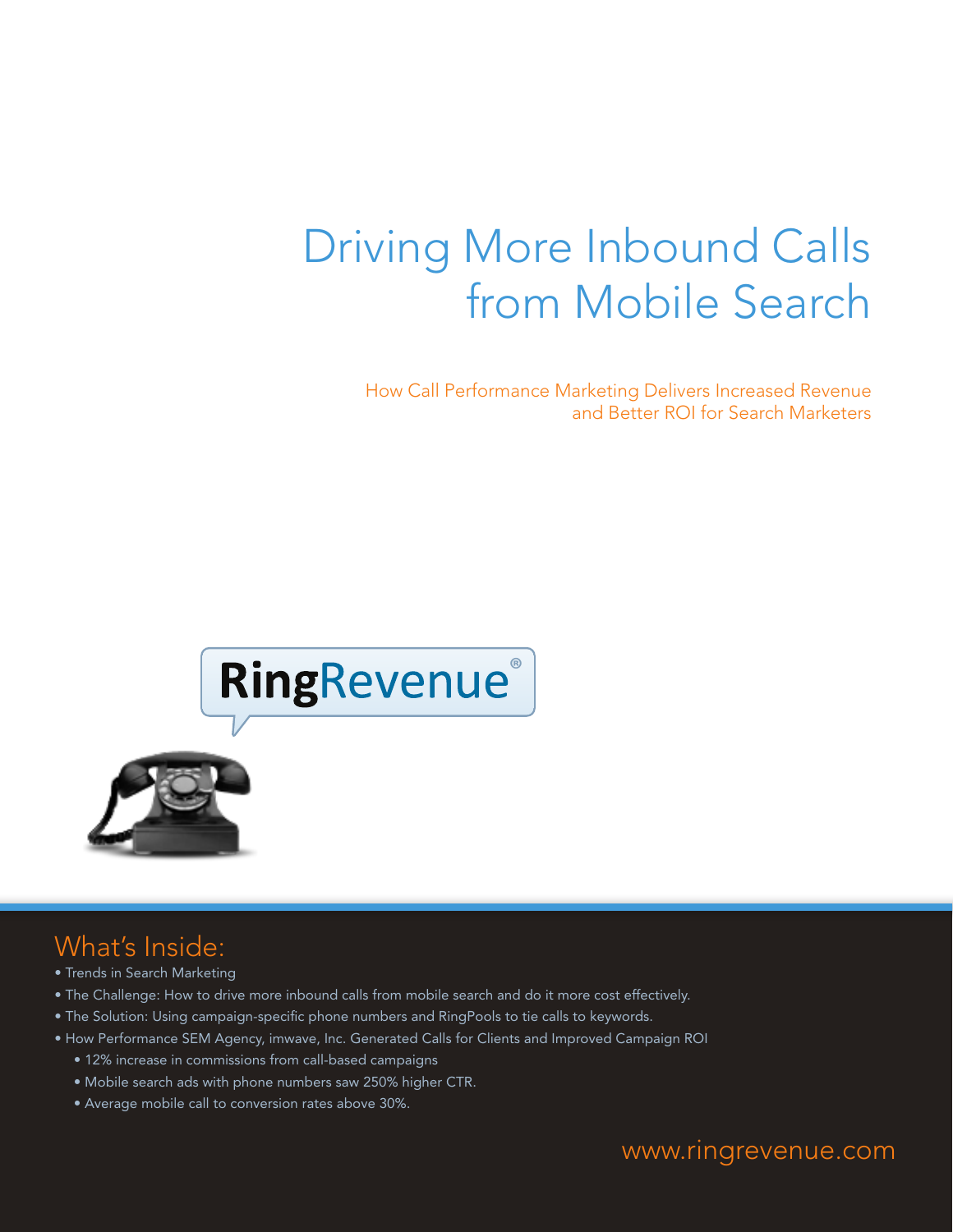

### TRENDS IN SEARCH MARKETING

Search marketing continues to dominate the online marketing landscape. According to a recent survey by Internet Retailer<sup>1</sup>, 37% of respondents spent more than half of their online marketing budgets on search engine marketing (both paid and organic), which makes sense given that 93% of global consumers use search engines to find websites on the Internet.<sup>2</sup>

Mobile and smart phone technology is being adopted at an alarming pace with 5.1 billion of the 6.8 billion people on the planet owning a cell phone<sup>3</sup>. Resulting in consumers becoming

"multi-channel shoppers"--leveraging mobile technology (such as smart phones and tablet computers) to research products and make purchases. In fact, according to the Mobile Marketing Association 70% of all mobile searches result in action within an hour<sup>4</sup>. Google also recently reported that mobile search is quickly gaining ground on traditional search, with between 15 and 30% of all searches now take place on mobile devices, up 300% since 20105 .

#### FACT

30% of all searches now take place on mobile devices, up 300% since 20105 .

Tracking consumer behavior from keyword search to online conversion is a science that web marketers have expertly refined. With the help of tracking links, Google Analytics and other web analytics tools marketers can quickly narrow in on which keywords are driving online conversions and they can easily adjust their search bids to maximize their ROI.

### *But what happens when consumers pick up the phone to call?*

Nearly 4% of working population in US are employed by call centers<sup>6</sup> and many businesses convert a significant percentage of their business through call centers. This is especially true if their product or service is high-value or requires a consultative sale as with industries such as insurance, financial services, home services, high-end retail and consumer goods, and higher education.

How do marketers structure search-based promotions to drive more high-value inbound calls? And how can they track call-based revenue back to search ads and keywords so they can optimize the ROI on their search campaigns?

### THE CHALLENGE: DRIVING INBOUND SALES CALLS FROM MOBILE SEARCH

Consumers want the option to call to complete their transactions. Research shows when making purchasing decisions, 77% of online shoppers want live assistance available with their purchase; yet 84% could not get the help that they wanted.7 With telephone conversion rates at least 10x higher than pay-per-click and average order values 1.5-2x higher, many marketers are missing out on measuring a significant percentage of their business by not attributing sales calls to their search marketing efforts. And with 91% of all U.S. citizens having their mobile device within reach 24/78 today's multi-channel consumer is constantly connected via the phone in their pocket.

In order to identify the true ROI of search spending, be able to accurately allocate budget, set bid pricing, and adjust SEO strategies, marketers need to have the ability to link phone calls and sales to the keywords that are driving them. They need to have a complete picture of the sales volume their search efforts are delivering, not just clicks.

### **FACT**

70% of all mobile searches result in action within an hour<sup>4</sup> .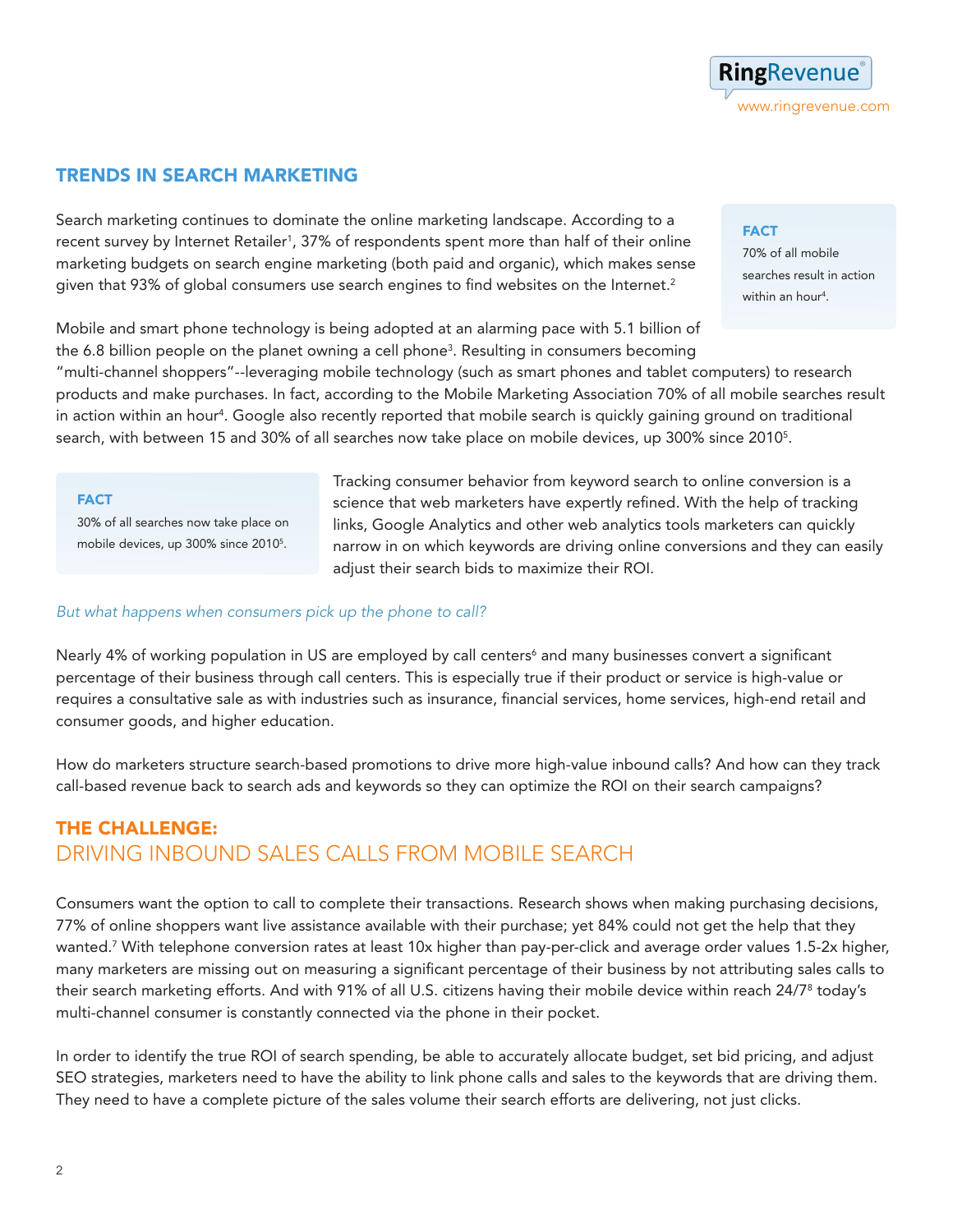Many marketers have shied away from including phone numbers in search placements or even on their website because of inherent difficulties of tracking and attribution, but they are missing out on incremental business from consumers who prefer to call.

## THE Solution: CALL PERFORMANCE MARKETING

Call performance marketing gives marketers a complete picture of how their search initiatives are performing by connecting calls with their search initiatives. With campaign-specific phone numbers and pooled promotional phone numbers tied to keywords, marketers can see which ad groups and keywords are driving phone calls and phone conversions. According to Google, adding phone numbers to search placements also has the added benefit of helping improve click-through performance by 5-30%. With call performance marketing, marketers can essentially track calls, like clicks.

Search marketers can leverage dynamic number insertion technology, such as the RingPools™ feature available on RingRevenue's call performance marketing platform and tie a pool of promotional phone numbers directly to their keyword inventory. When a keyword search is performed, a promotional phone number is assigned to the keyword for a period of time. Calls placed to promotional phone numbers are tracked and reported on in real-time so marketers can see exactly which keywords are driving calls. Conversion tracking and call center integration allows marketers to tie conversion data back to the calls and keywords. The phone number assignment time period and size of the promotional phone number pool are completely customizable based on site traffic patterns and search volume.

Real-time reporting gives marketers immediate insight into campaign performance, top performing keywords, paid vs. organic search, search engine breakdown and detailed call analytics whether their search portfolio is 10 keywords or 10,000.

The following case study details how call performance marketing delivered increased ROI and better keyword insight for performance SEM Agency imwave, Inc.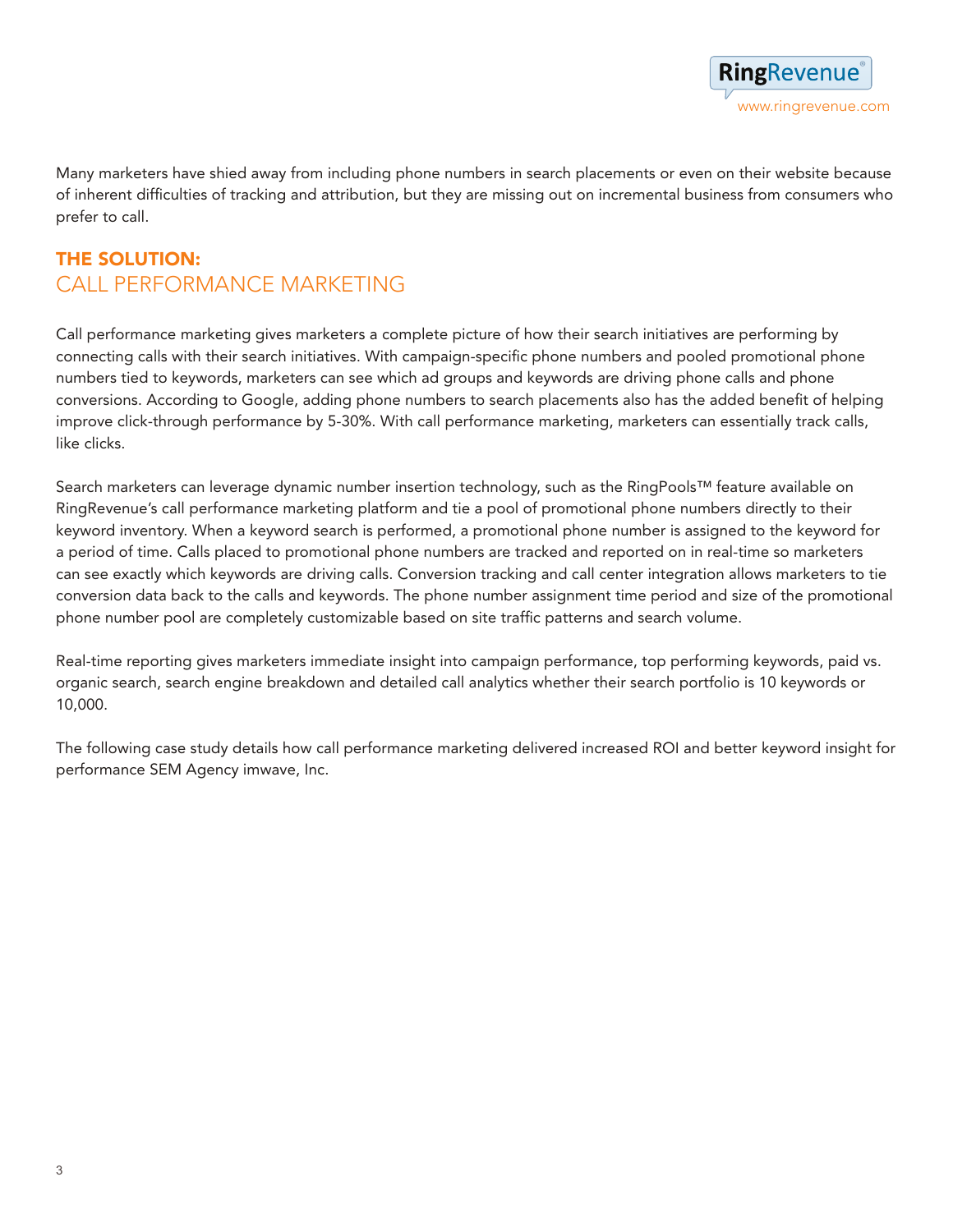### CASE STUDY: imwave, Inc.

# **RingRevenue**®



# Performance SEM Agency Generates Calls for Clients and Improves Campaign ROI

How imwave, Inc. drove additional revenue and increased commissions with Call Performance Marketing

Imwave, Inc. is not your typical search agency. Their motto: "We only make money, when our clients make money!" is not just a motto, but a reality. As a performancebased SEM agency, they are paid based on the sales and leads they generate for their clients. For imwave, taking on new clients means creating strong partnerships with their clients to deliver added value through paid search initiatives. With many national brands on their client roster, they are very selective in who they partner with. Imwave looks for long-term partnerships where they can build successful search engine strategies based on driving conversions and sales, not just clicks.

#### RESULTS AT A GLANCE

- 12% Increase in commissions from call-based campaigns
- 250% Higher CTR on ads with phone numbers
- Average call to conversion rates above 30%

Many of imwave's clients convert a substantial percentage of their business through

their call centers, and it was clear that for these clients, driving clicks was only part of the picture. Products or services that are more consultative sales such as insurance, financial services and home services typically fall into this category and for these vertical segments they saw an opportunity to deliver incremental revenue by driving phone calls as well as clicks.

Imwave also prides themselves as leaders in understanding digital marketing trends and consumer behavior. Imwave saw that mobile technology was changing how consumers search and with 2011 being declared "The Year of Mobile" by everyone from Gartner to Google, they knew there was an opportunity to drive additional value for their clients by reaching mobile audiences. Serving national brands in industries like insurance, financial services, home services and higher-education, imwave decided they needed a true multi-channel search strategy that would deliver incremental revenue to their clients with calls and clicks.

As a part of their performance-based search services, imwave leveraged performance tracking tools provided by companies like Commission Junction, LinkShare, Google Affiliate Network, ShareASale, and PepperJam to manage the sales and lead tracking of their online search campaigns. When they were ready to start driving calls, they looked no further than the companies they were already working with who each offered pay-per-call programs powered by RingRevenue's call performance marketing platform.

"RingRevenue is partnered with many of the networks we were already working with, so it was incredibly easy for us to get started promoting call-based campaigns," said imwave President and Founder Adam Viener.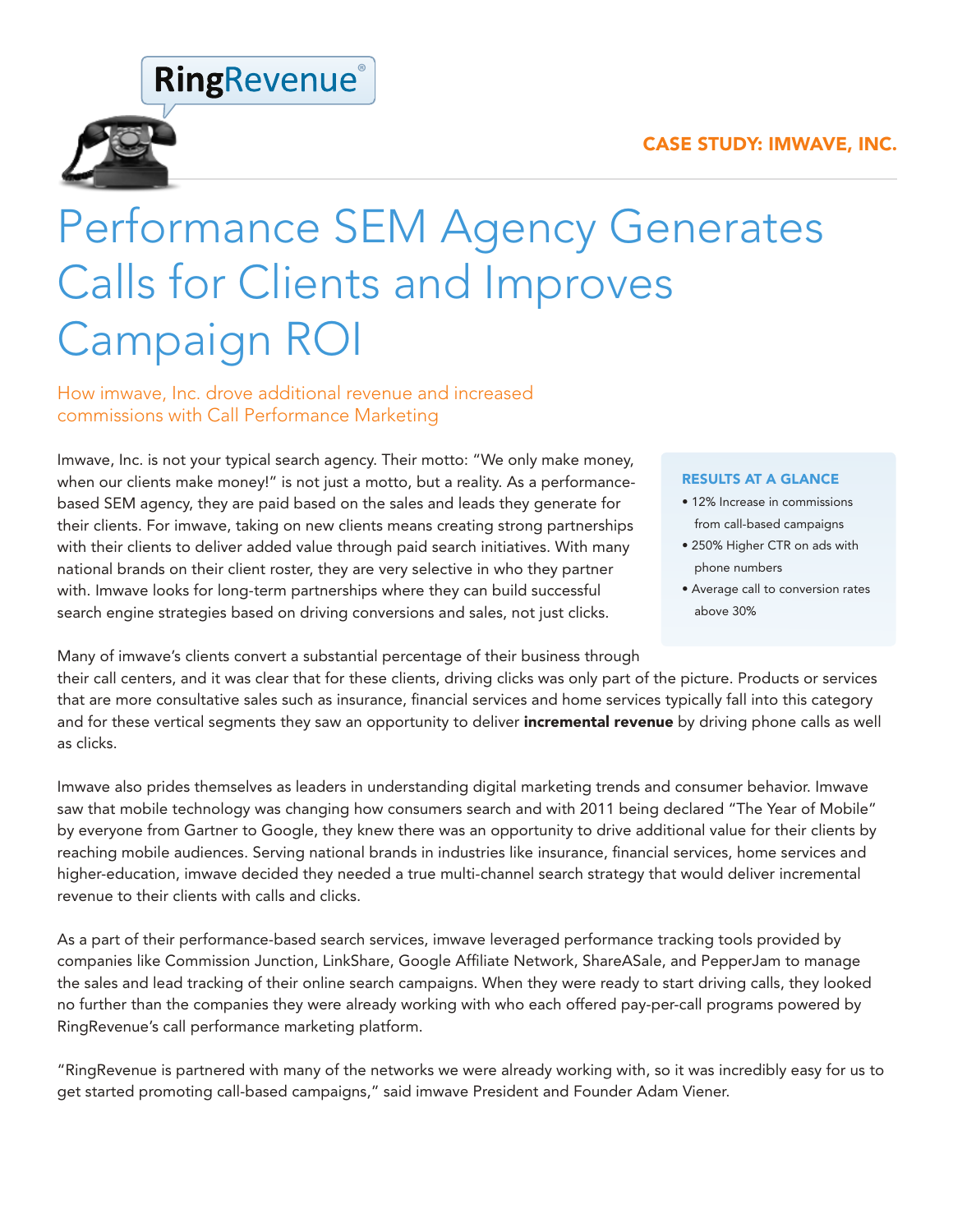

### THE Results

Imwave began promoting advertiser pay-per-call campaigns through online and mobile search and quickly saw that driving calls had the potential to become a significant part of their business. "We started focusing on call-based campaigns about a year ago and using RingRevenue's platform have generated more than a quarter of a million in commissions from pay-per-call this year. These days we are driving in excess of ten thousand calls per month to the advertisers we are working with," added Viener. "It has become a substantial part of our business that we believe will continue to grow.

As imwave expanded the use of call performance marketing in their business they evaluated the impact of using call-based campaigns and phone numbers in some of their more traditional search initiatives. The following themes emerged and are covered in the results of this case study.

- • Calls and clicks equals more commissions
- Phone numbers improve mobile search performance
- RingPools™ Drives Keyword Insight on Calls to Improve ROI

## Calls and Clicks Equals More Commissions

When imwave first set out promoting call-based campaigns, they wanted understand how driving calls in addition to clicks would change the performance of their traditional pay-per-click search campaigns.

Traditionally, performance marketers have struggled with the presence of phone numbers on advertiser landing pages. When consumers picked up the phone to call, affiliates were not compensated on the calls, a scenario often referred to as leakage. Spurring a trend where many advertisers were encouraged to remove phone numbers from their landing pages to satisfy affiliate partners and drive site visitors to transact online and not call.

The RingRevenue platform solves this problem by allowing publishers to be compensated for calls they drive using campaign-specific phone numbers placed on the advertiser's landing page. When publishers are compensated for calls, they are free to invest more in driving additional traffic, resulting in incremental revenue for the advertiser.

Using an existing pay-per-click campaign with a national music instrument retailer, imwave began promoting their payper-call program as well. Instead of sending traffic to the standard landing page with no trackable phone number, they began sending traffic to a web-enabled<sup>9</sup> landing page that included their campaign-specific phone number.

When they analyzed the results of their campaign after swapping out the direct link for the web-enabled landing page with their phone number, imwave saw an impressive 12 percent increase in commissions associated with the campaign.

"We were pretty surprised the increase was so substantial. Seeing a 12 percent lift in commissions by making a simple change like adding a campaign-specific phone number is *huge*. Publishers who aren't driving calls in addition to their click traffic are missing out on incremental revenue," observed Viener. "The lift in our commissions was a huge bonus for us, but it is also important to note that our partner also benefited from more high-quality leads. And with the increase in commissions, we are able to reinvest in the program and find new ways to drive more traffic and sales."

"Seeing a 12 percent lift in commissions by making a simple change like adding a campaign-specific phone number is *huge*. Publishers who aren't driving calls in addition to their click traffic are missing out on incremental revenue," Viener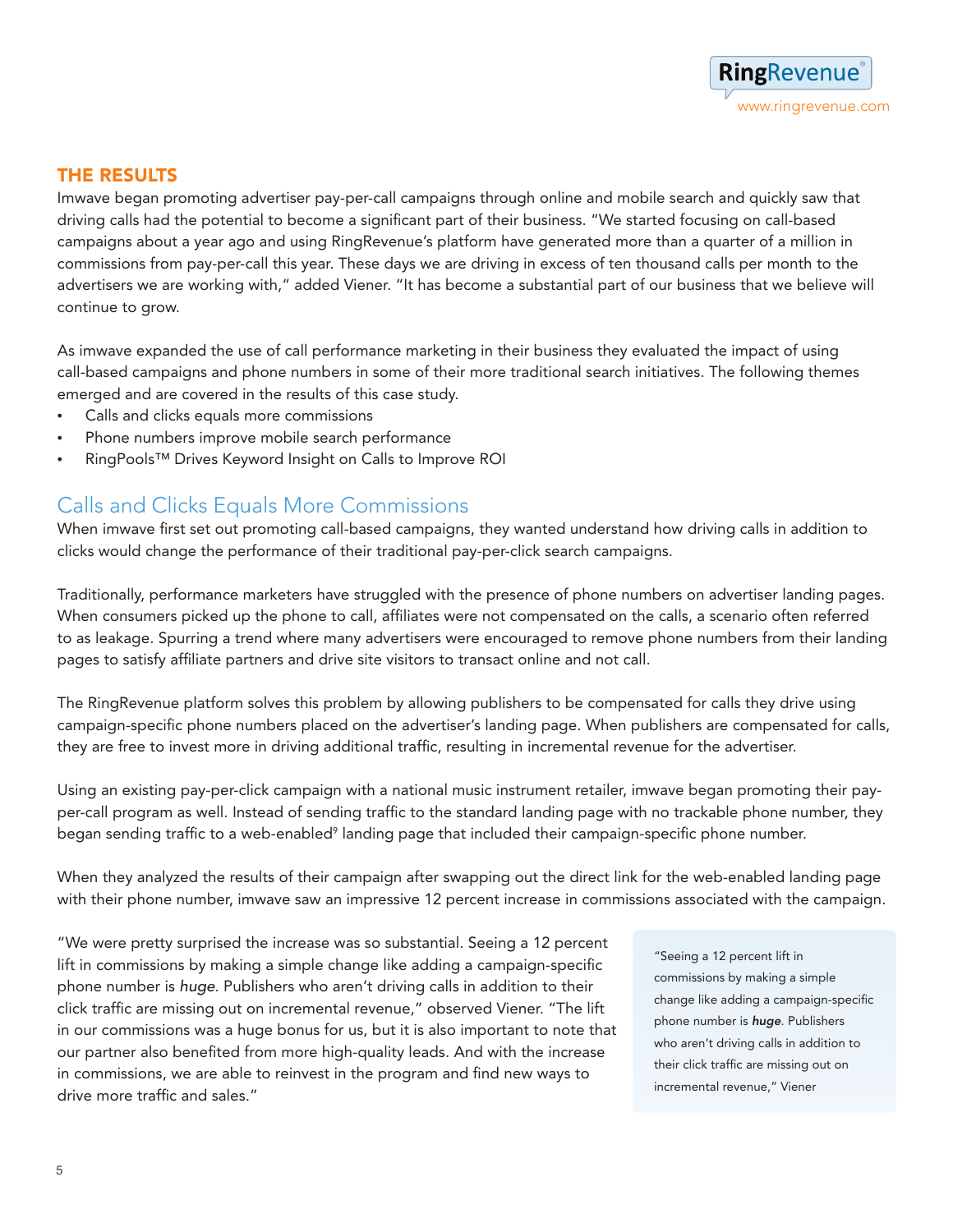

### Phone Numbers Improve Mobile Search Performance

Seeing the results of converting traditional pay-per-click campaigns to driving calls as well, imwave began looking at how pay-per-call could help better monetize their mobile search campaigns.

To see which mobile search ads performed the best and generated the highest return, imwave ran a series of test campaigns to draw out empirical data to help them define best practices and guide the growth of their call-based business.

Imwave wanted to understand:

- What types of mobile search ads have the highest click-through?
- Which type of mobile search ad drives the most leads/sales conversions?
- • Would they be able to improve the ROI on their ad spend using RingPools™ to link the performance of keywords to calls?
- Which type of mobile search ad delivers the highest ROI?

Imwave conducted their mobile tests using the pay-per-call campaign of a national auto insurance provider. They used a control group of ten keywords in broad, phrase and exact match types and the test consisted of three different ad groups:



Over the testing period, the results demonstrated that the inclusion of campaign-specific phone numbers in mobile search does indeed impact the performance of the ad.

Here are some of the key findings:

- Ads with no phone numbers had an average click/call-through rate of .9 percent, compared to the ads with phone numbers which had an average click/call-through rate of 3.2 percent or a 250 percent increase.
- Ad Group B saw the best overall performance at nearly 85 percent ROI.
- Ads that included a phone number and URL (Ad group B) had the highest call to conversion rate at 37 percent.
- The average mobile call to conversion rate across the entire campaign was above 30 percent. Meaning that more than 30 percent of consumers who called met the advertiser's quality criteria.

"The findings from our mobile search test tells a pretty clear story. Mobile search ads with phone numbers simply perform better and drive more valuable conversions for advertisers," added Viener. "RingRevenue's platform allows us to quickly and easily get phone numbers for our call-based search campaigns and see our campaign analytics right away."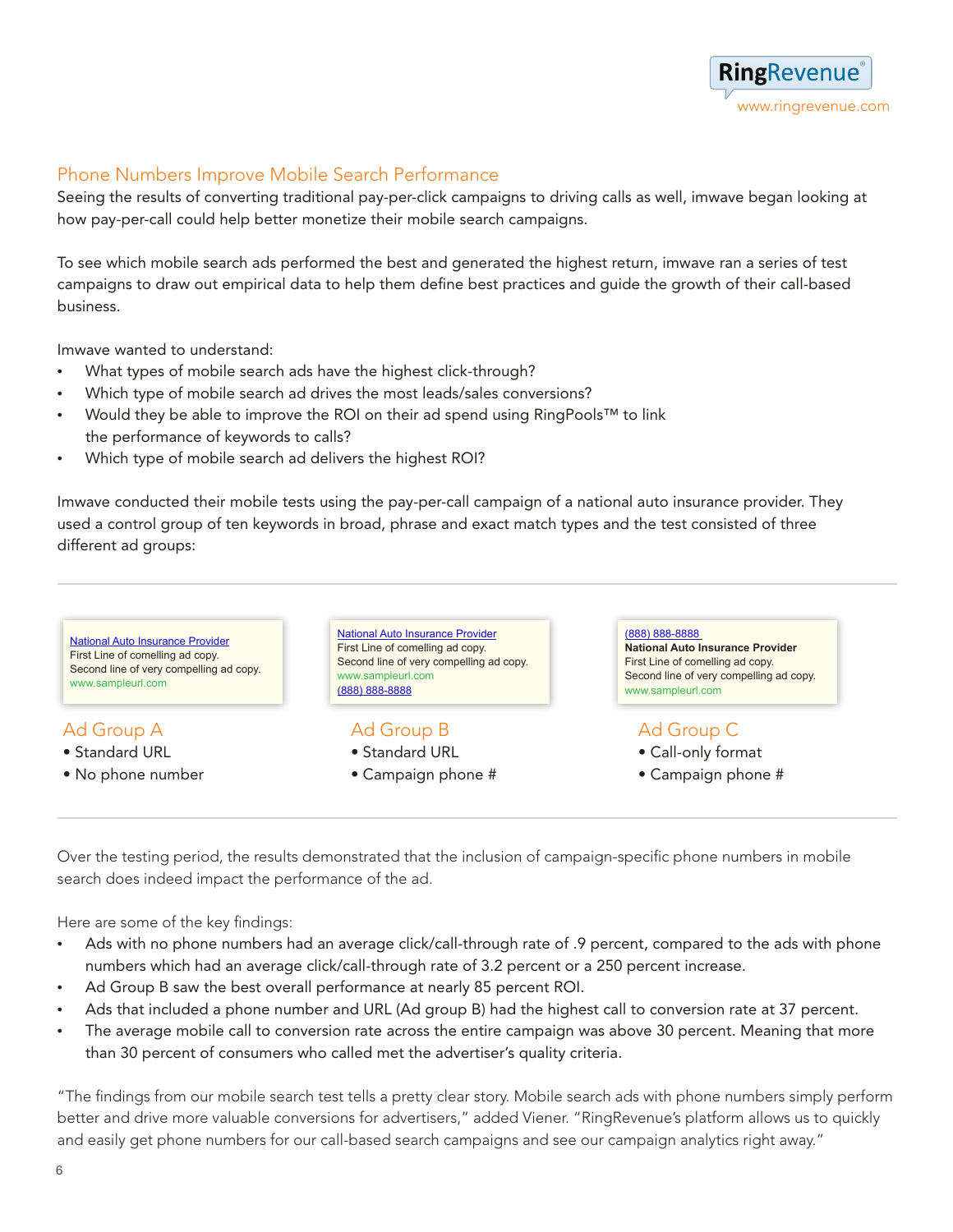

# RingPools Drives Keyword Insight on Calls to Improve ROI

To track the performance of their traditional click-based search initiatives, imwave relies heavily on a sophisticated analytics toolset they've built to track keyword performance to commissions and payouts they earn through their performance campaigns. As they dove into call performance marketing, they quickly realized to measure the ROI of their callbased campaigns, they needed to know which keywords were driving the calls that converted and earned them commissions. The RingPools feature available on RingRevenue's call performance marketing was designed to give them exactly that.

Imwave placed a piece of javascript provided by the pay-per-call platform on their landing page. When a consumer clicked the URL on the search ad, they were directed to imwave's landing page where the javascript dynamically displayed a phone number unique to their keyword search. RingPools linked the call to the keywords and reported real-time call analytics and conversion results.

RingPools reporting (see Figure 1 ) can be configured to tie calls to keywords or custom parameters such as keyword ID to have better reporting granularity for keyword match types (broad, phrase and exact).

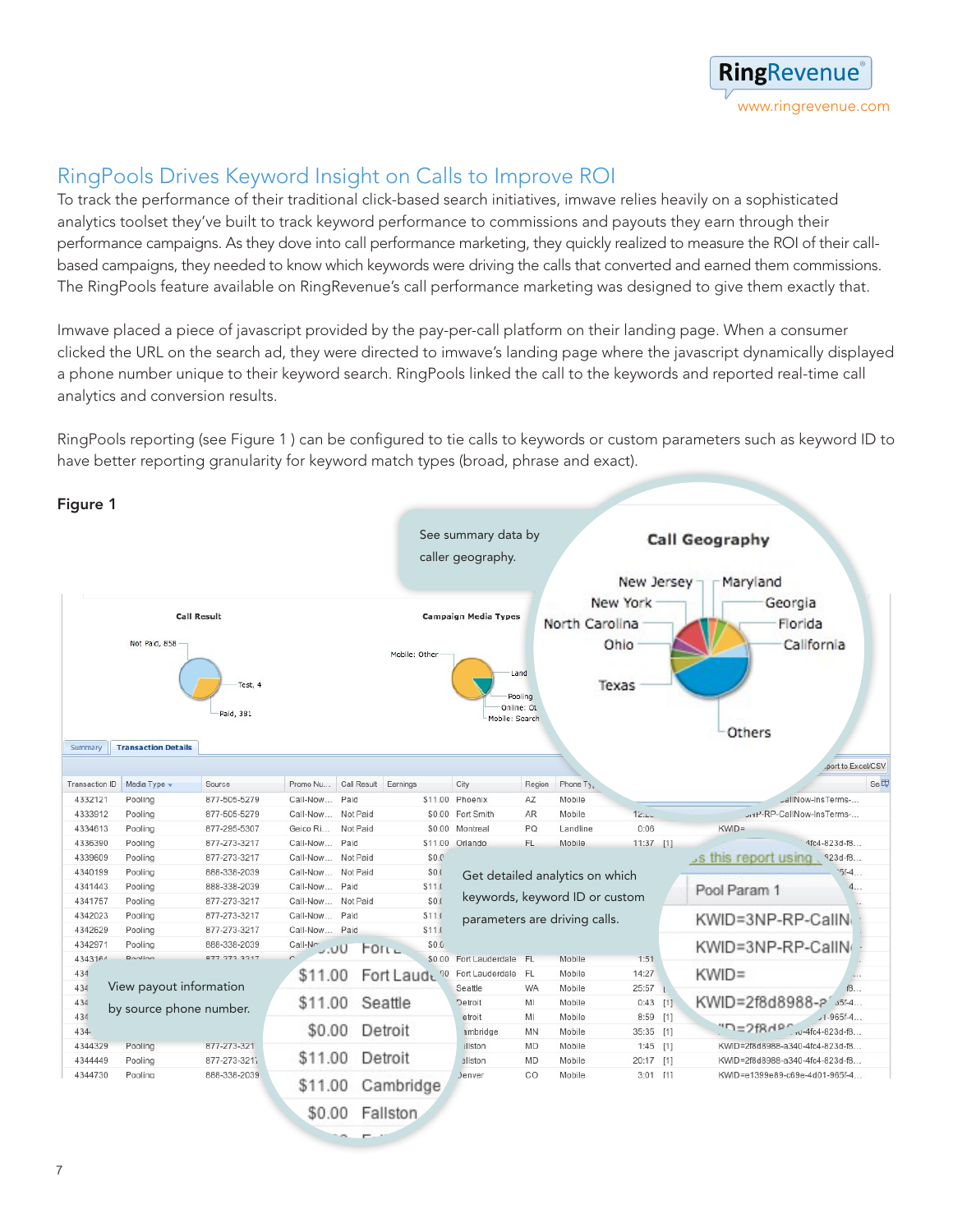Imwave could see exactly which of their keywords were driving calls that resulted in commissions, and which were not. Using the keyword data provided by RingPools, they could analyze the cost per keyword with the revenue they earned on calls and make search bidding decisions to improve keyword performance and ultimately drive a higher ROI on the campaign.

"To be successful in this industry, you have to have the right tools for the job. With search that means being able to analyze the details like keyword ROI from the calls we are driving and see how that fits into the big picture. RingRevenue's platform gives us visibility into this data across all of the pay-per-call campaigns we are running search for. Taking a step back and going through this testing process gave us invaluable insight we will apply as we continue to grow and scale our call-based business," concluded Viener.

# KEY TAKEAWAYS AND MOBILE SEARCH BEST PRACTICES

Based on the results of imwave's tests and campaign performance, here are a few key takeaways and best practices for mobile search:

- 1. Combining pay-per-call with traditional pay-per-click campaigns offers substantial increase in commissions and earnings.
- 2. Include campaign-specific phone numbers in mobile paid search ads.
- 3. "Call-only" format may drive higher call/click-through rates, but be sure to evaluate conversion rates. Imwave's test showed "call-only" format delivered a lower number of callers converting to customers in this test group.
- 4. Overall top-performing ad group (highest click-through/click-to-call and conversion rate) included a phone number and URL where consumers were directed to a landing page.
- 5. To achieve greater ROI on search initiatives track keyword metrics for call-based campaigns. Use RingPools to show dynamically generated keyword-specific phone numbers on each landing page.